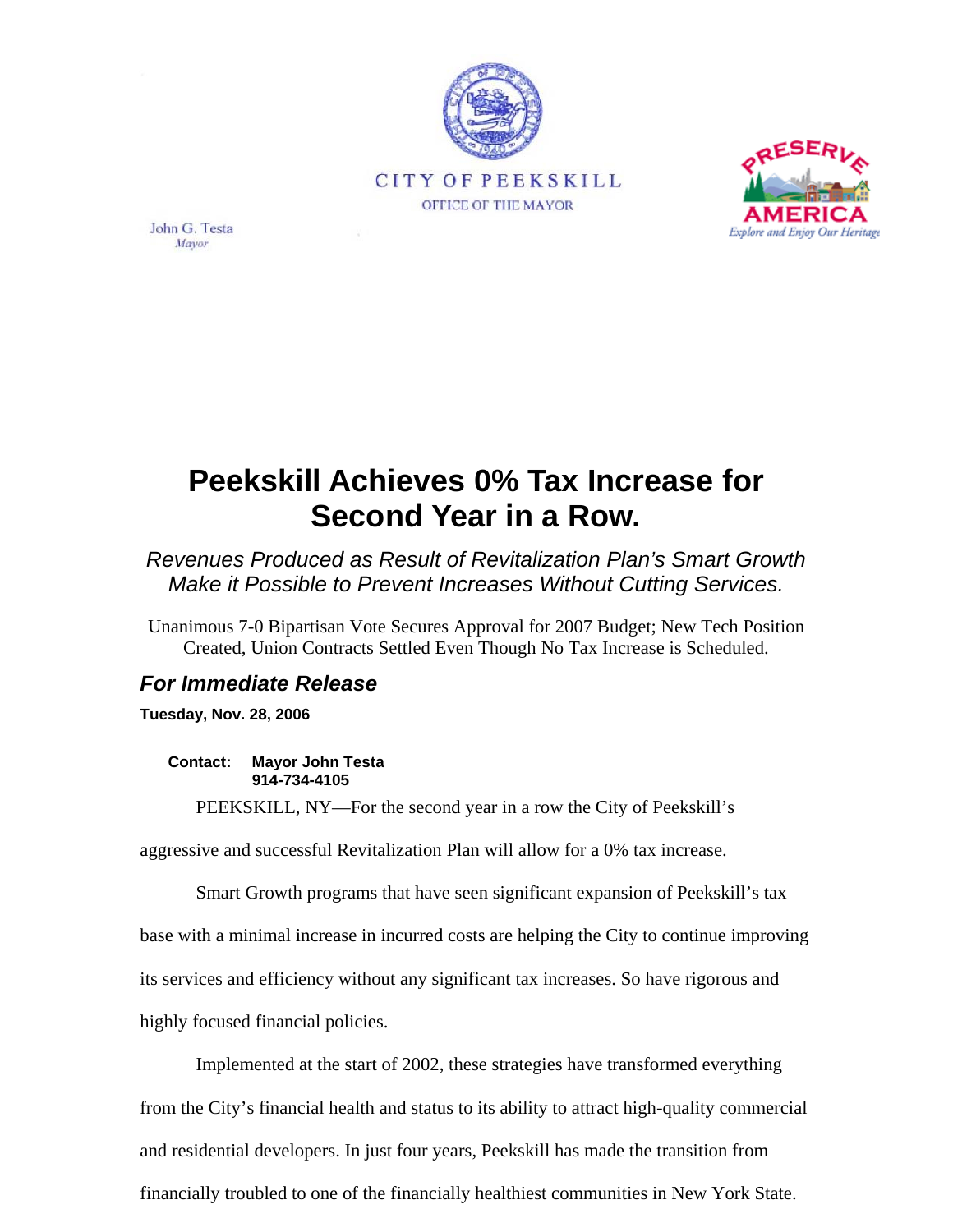"By taking an intensely disciplined, highly professional approach to Peekskill's finances, we've created a situation that benefits everybody in our city," says Mayor John Testa. "The great news is that we've arrived at this success in the earliest stages of our revitalization plan. This makes it all the more important for us to stick with our program and make sure the waterfront and downtown are revitalized as rapidly as possible so we can continue to build on our momentum," he says.

Estimates are that moving forward on the downtown revitalization plan alone could raise total City revenues by \$3 million. "The projects in the Revitalization Plan are not independent. They are a carefully crafted web of self-reinforcing efforts. It is crucial that they be executed in the proper sequence, or the city risks loosing significant momentum," Testa says.

One of the most important measures of any city's financial health is the amount of money in its general fund. "The general fund has recorded operating surpluses in five of the past six years. During this period of time, total fund balance has increased nearly three-fold going from \$3.9 million to \$10.0 million," says financial advisor Raymond Hart of the respected firm Public Finance Associates, Inc. about the city's financial condition in a memo to the city.

Having a significant fund balance is especially important for Peekskill because the city acts as a tax collection agency for both the Peekskill City School District and Westchester County. Together, these organizations account for about two thirds of every resident's tax bill, Hart says. That is why total tax bills sometimes increase even in years when the City itself has a 0% increase. Because of its healthy reserve fund, Peekskill's borrowing costs will drop by around \$100,000 a year.

2